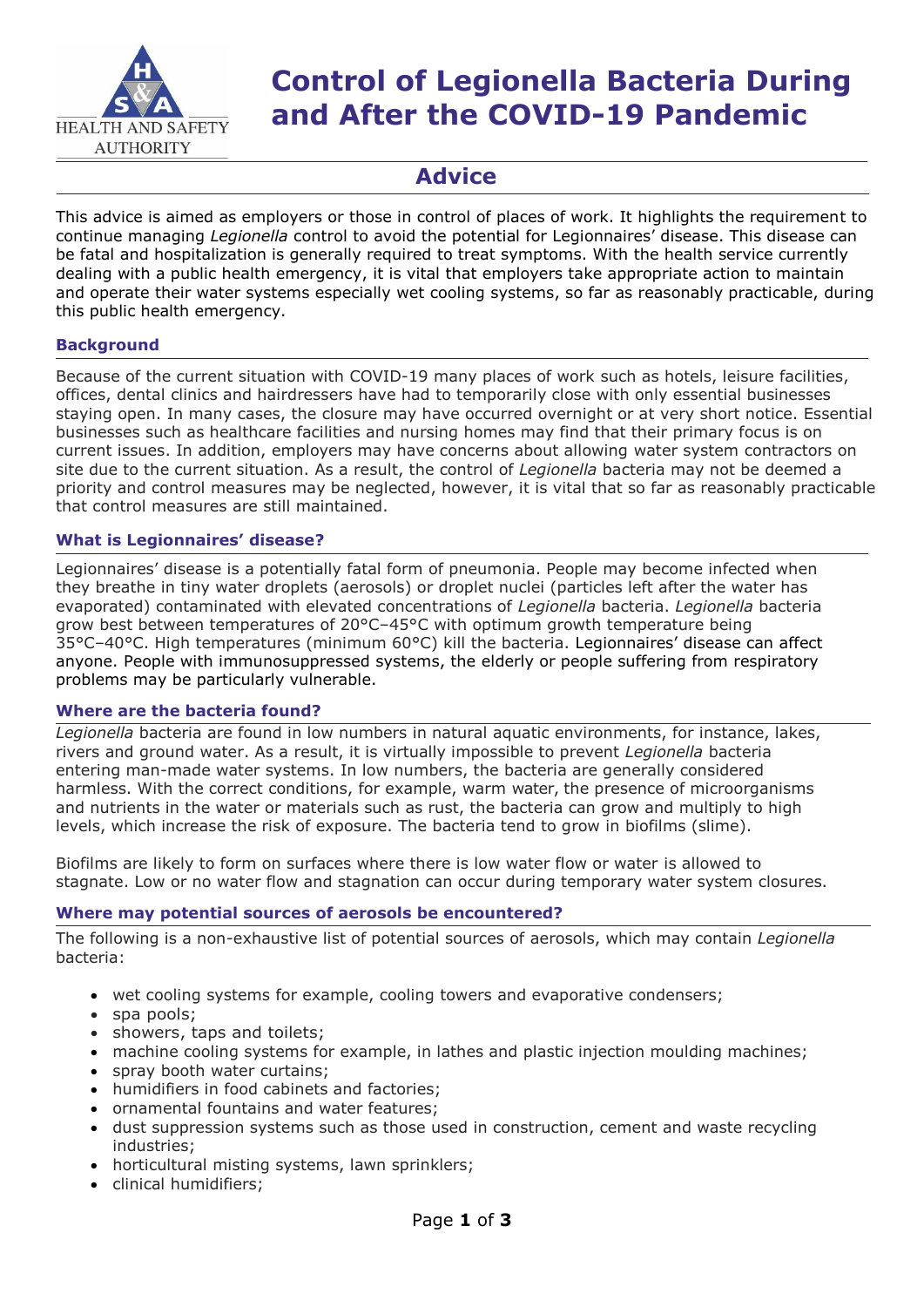- firefighting systems for example, sprinklers and hose reels; and
- vehicle washes and power hoses.

### **Prevention of Legionnaires' disease during the COVID-19 Pandemic**

- Identify key workers who carry out safety critical activities and plan for what should happen if they become ill or have to self-isolate. This may involve providing additional instruction, information and training to other employees and familiarizing them with the *Legionella* control plan and the required controls and checks to be carried out.
- Ensure that the controls identified in the *Legionella* control plan are adhered to, so far as reasonably practicable, for example, flushing of outlets, continued chemical dosing of evaporative cooling systems and so on. Controls may need to be adapted due to changing circumstances. Changes to control should be proportionate to risk and based on a review of the risk assessment.
- For premises with simple water systems, which have had to shut down, such as small shops and hairdressers, if access is still permitted, then extended weekly flushing of all outlets will assist in maintaining microbiological control.
- Ensure that employees and contractors adhere to the Government's Public Health Guidelines regarding social distancing, hand washing and other recommended measures.
- Where employees or contractors operate alone, ensure that there is an appropriate lone working policy in place, for example, use of a monitored personal alarm or a designated phone call check.
- In the event it is no longer feasible to continue ongoing control, water systems should be safely shutdown. In general, water systems should be left filled with water and not drained down. With large water systems, residual water or moisture will remain within the system if drained and biofilm can develop where there are pockets of water or high humidity. The water in the system helps to avoid other problems associated with systems drying out, including failure of tank joints and corrosion in metal pipework.
- Where wet cooling systems are being shut down, competent advice should be obtained prior to shutdown. Proper decommissioning (draining, sealing and addition of desiccant) may be required in order to minimise the *Legionella* risk when put back into service.
- If a building's use is changed, for example to add extra capacity for hospitals or provide accommodation for key workers, then the risk assessment and control measures should be reviewed by a competent person.

#### **Prevention of Legionnaires' disease after the COVID-19 Pandemic**

- If the water system has been managed and controlled in line with the *Legionella* control plan during the pandemic, the system can continue to be used as is.
- Water systems, which have been shut down, have had low water usage, or modified control regimes during the pandemic, may result in an increased risk of *Legionella* bacteria being present. Such systems may have been out of use for a significant time and in most cases cannot simply be used straight away. The system may require recommissioning as if new (that is thorough flushing, cleaning and disinfection and/or controlled flushing of outlets such as taps, showers and toilets) prior to return to use and reopening of the building. Risk assessment review and water testing should also be considered as part of the recommissioning plan. The services of a competent person may be required to provide further advice.
- Wet cooling systems, which have been shut down, will require recommissioning by a competent person prior to re-use.

#### **Further Information**

- European Study Group for Legionella Infections [Guidance for Managing](https://www.escmid.org/fileadmin/src/media/PDFs/3Research_Projects/ESGLI/COVId_buidling_water_system_guidance_27_3_20_v4_DS_pk.pdf) *Legionella* in Building [Water Systems During the COVID-19 Pandemic.](https://www.escmid.org/fileadmin/src/media/PDFs/3Research_Projects/ESGLI/COVId_buidling_water_system_guidance_27_3_20_v4_DS_pk.pdf)
- ▶ Health and Safety Authority [Legionella Control in Water Cooling Towers Information Sheet.](https://www.hsa.ie/eng/Publications_and_Forms/Publications/Information_Sheets/Legionalla_Control_in_Water_Cooling_Towers.pdf)
- > Health Protection Surveillance Centre National Guidelines for the Control of Legionellosis in [Ireland, 2009.](https://www.hpsc.ie/abouthpsc/scientificcommittees/publications/File,3936,en.pdf)
- ▶ Health Protection Surveillance Centre Checklist for Hotels and Other Accommodation Sites [Including Hostels.](https://www.hpsc.ie/a-z/respiratory/legionellosis/guidance/File,1816,en.pdf)
- $\triangleright$  Health Protection Surveillance Centre Checklist for Hostels and Day Care Centres Providing